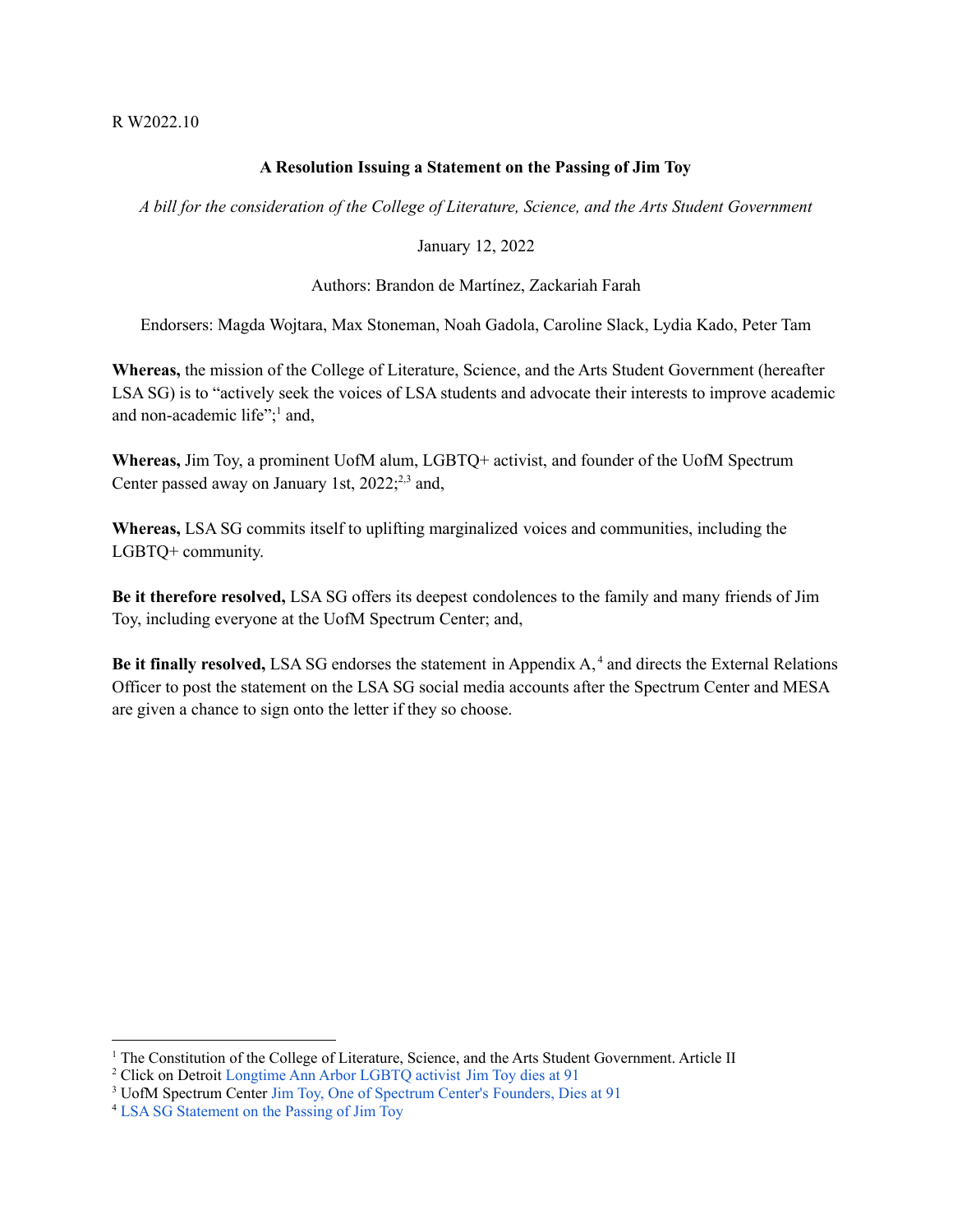# **Appendix A**



January 12, 2022

To our LGBTQ+ friends and the U-M community at large,

We at LSA Student Government are in mourning because of the recent passing of [Jim](https://spectrumcenter.umich.edu/article/jim-toy-one-spectrum-centers-founders-dies-91) Toy, one of the founders of the Spectrum Center (originally called the Human Sexuality Office) at the University of Michigan in Ann Arbor. The Spectrum Center, founded in 1971, was the first higher educational center for LGBTQ+ people not only in the United States but was also the first of its kind in the world. Jim Toy had a long and [prolific](https://www.detroitnews.com/story/news/local/michigan/2022/01/03/jim-toy-remembered-pioneer-lgbtq-activist-michigan-over-five-decades/9075056002/) career in public service having worked as a social worker, prominent LGBTQ+ activist, and a distinguished member of the Ann Arbor City Council. As a council member he successfully passed the first official Pride Week [declaration](https://www.detroitnews.com/story/news/local/michigan/2022/01/03/jim-toy-remembered-pioneer-lgbtq-activist-michigan-over-five-decades/9075056002/) ever issued by a governing body, a legacy which is now honored with the annual Ann Arbor Pride Festival.

We are proud to have a UofM alum and Ann Arbor community member enshrined in the history of the LGBTQ+ struggle for justice equality. Jim was a founding member of both the Ann Arbor and Detroit chapters of the Gay [Liberation](https://pridesource.com/article/shockwaves-from-stonewall-revisiting-gay-liberation-in-michigan/) Front. He worked tirelessly, although unsuccessfully, to lobby the Michigan House of Representatives to pass an expansion to the Elliott-Larsen Act that would have expanded the rights of all LGBTQ+ residents of the state of Michigan. Jim also notably took a strong stance against the Vietnam War in a [famous](https://www.nbcnews.com/news/asian-america/michigans-first-publicly-out-citizen-still-fighting-lgbtq-rights-n369701) 1970 speech in Detroit, where he is widely believed to have become the first Michigander to publicly come out as gay. In 1989, as both the AIDS pandemic and global hysteria disproportionately affected LGBTQ+ people, Jim Toy stepped up as the first [co-coordinator](https://www.detroitnews.com/story/news/local/michigan/2022/01/03/jim-toy-remembered-pioneer-lgbtq-activist-michigan-over-five-decades/9075056002/) of HIV/AIDS [education](https://www.detroitnews.com/story/news/local/michigan/2022/01/03/jim-toy-remembered-pioneer-lgbtq-activist-michigan-over-five-decades/9075056002/) for the Episcopal Diocese.

Jim, who was Chinese-American, stands alongside other trailblazing LGBTQ+ activists who were Black and Indigenous People of Color (BIPOC) like Marsha P. [Johnson](https://www.si.edu/stories/marsha-johnson-sylvia-rivera-and-history-pride-month) and Sylvia [Rivera.](https://www.womenshistory.org/education-resources/biographies/sylvia-rivera) His intersectional identities being Gay and Chinese pivoted the LGBTQ+ movement to discuss important topics on how Race/Ethnicity and Sexuallity intersect. In an 2015 NBC [interview](https://www.nbcnews.com/news/asian-america/michigans-first-publicly-out-citizen-still-fighting-lgbtq-rights-n369701) Jim said of his identity:

*"That said, my "identity" is a tapestry of many threads--race and ethnicity, color, class, gender identity, sexual orientation, ability/disability, appearance, age, religious belief, political belief, etc. If one of the threads is plucked, the whole fabric is bound to move."*

Although we receive the news of Jim Toy's passing with great sadness, we must also take this moment to educate ourselves about his inspiring work and commit ourselves to furthering it. In recent years, the visibility of LGBTQ+ people has been more prominent on the global stage, but it is imperative to understand that there is still much progress to be made.